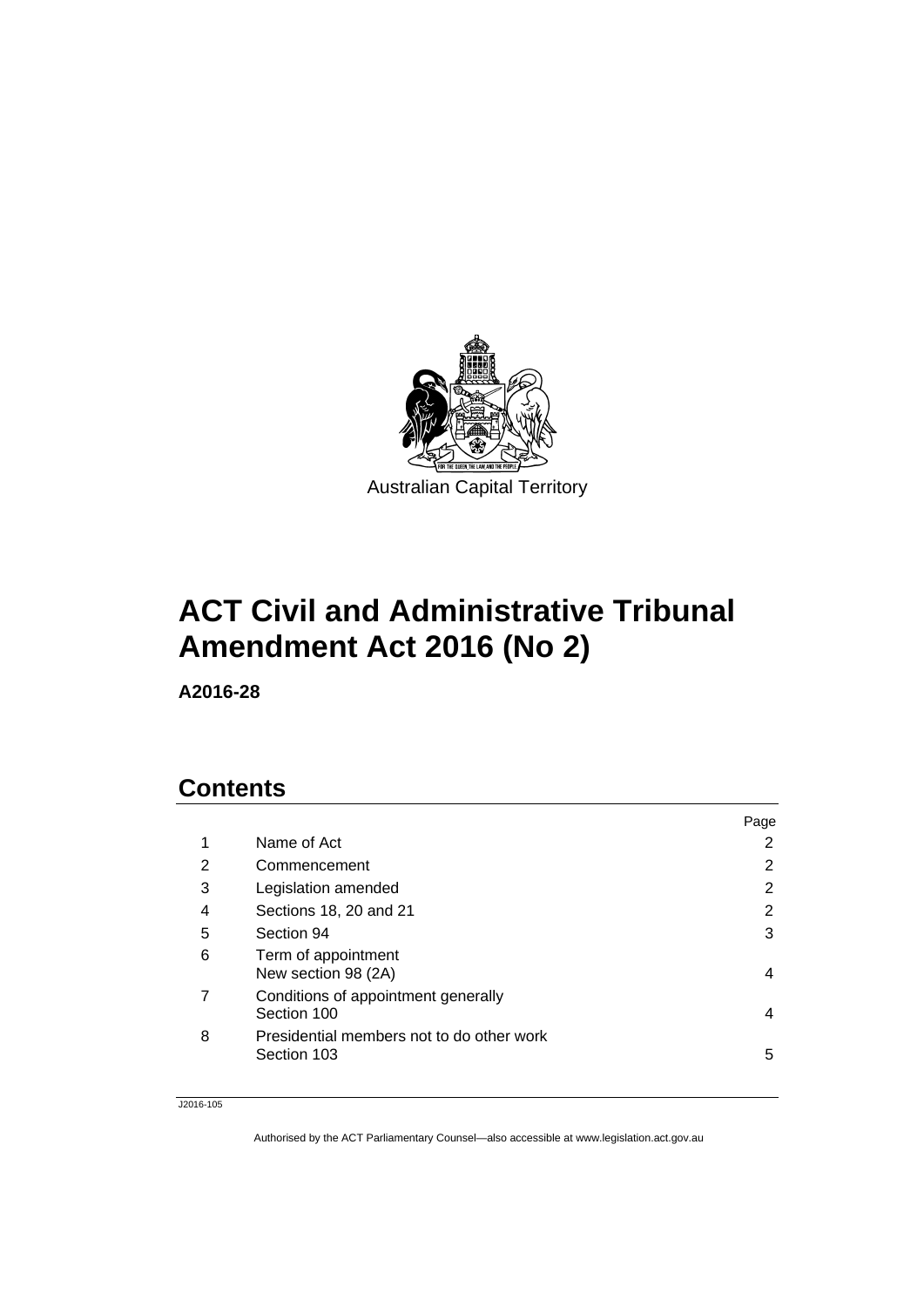| . .<br>×<br>×<br>۰. |
|---------------------|
|---------------------|

| 9  | New section 103 (2)                                                  | 5              |
|----|----------------------------------------------------------------------|----------------|
| 10 | Section 105                                                          | 5              |
| 11 | Functions of appeal president<br>Section 106                         | 6              |
| 12 | Functions of non-presidential members<br>Section 107 (2)             | 6              |
| 13 | Functions of registrar—non-presidential functions<br>Section 111 (2) | 6              |
| 14 | New part 32                                                          | $\overline{7}$ |
| 15 | Dictionary, note 2                                                   | 8              |
| 16 | Dictionary, definitions of appeal president and general president    | 8              |
| 17 | Dictionary, new definition of president                              | 8              |
| 18 | Dictionary, definition of presidential member                        | 8              |
| 19 | Further amendments, mentions of general president                    | 9              |
| 20 | Further amendments, mentions of appeal president                     | 9              |
|    |                                                                      |                |

| <b>Schedule 1</b> | <b>Consequential amendments</b>                          | 10 |
|-------------------|----------------------------------------------------------|----|
| <b>Part 1.1</b>   | <b>Court Procedures Act 2004</b>                         | 10 |
| <b>Part 1.2</b>   | <b>Freedom of Information Act 1989</b>                   | 10 |
| <b>Part 1.3</b>   | <b>Guardianship and Management of Property Act 1991</b>  | 11 |
| <b>Part 1.4</b>   | <b>Judicial Commissions Act 1994</b>                     | 11 |
| <b>Part 1.5</b>   | <b>Magistrates Court Act 1930</b>                        | 12 |
| <b>Part 1.6</b>   | <b>Mental Health Act 2015</b>                            | 15 |
| <b>Part 1.7</b>   | <b>Road Transport (Driver Licensing) Regulation 2000</b> | 16 |

contents 2 ACT Civil and Administrative Tribunal Amendment Act 2016 (No 2)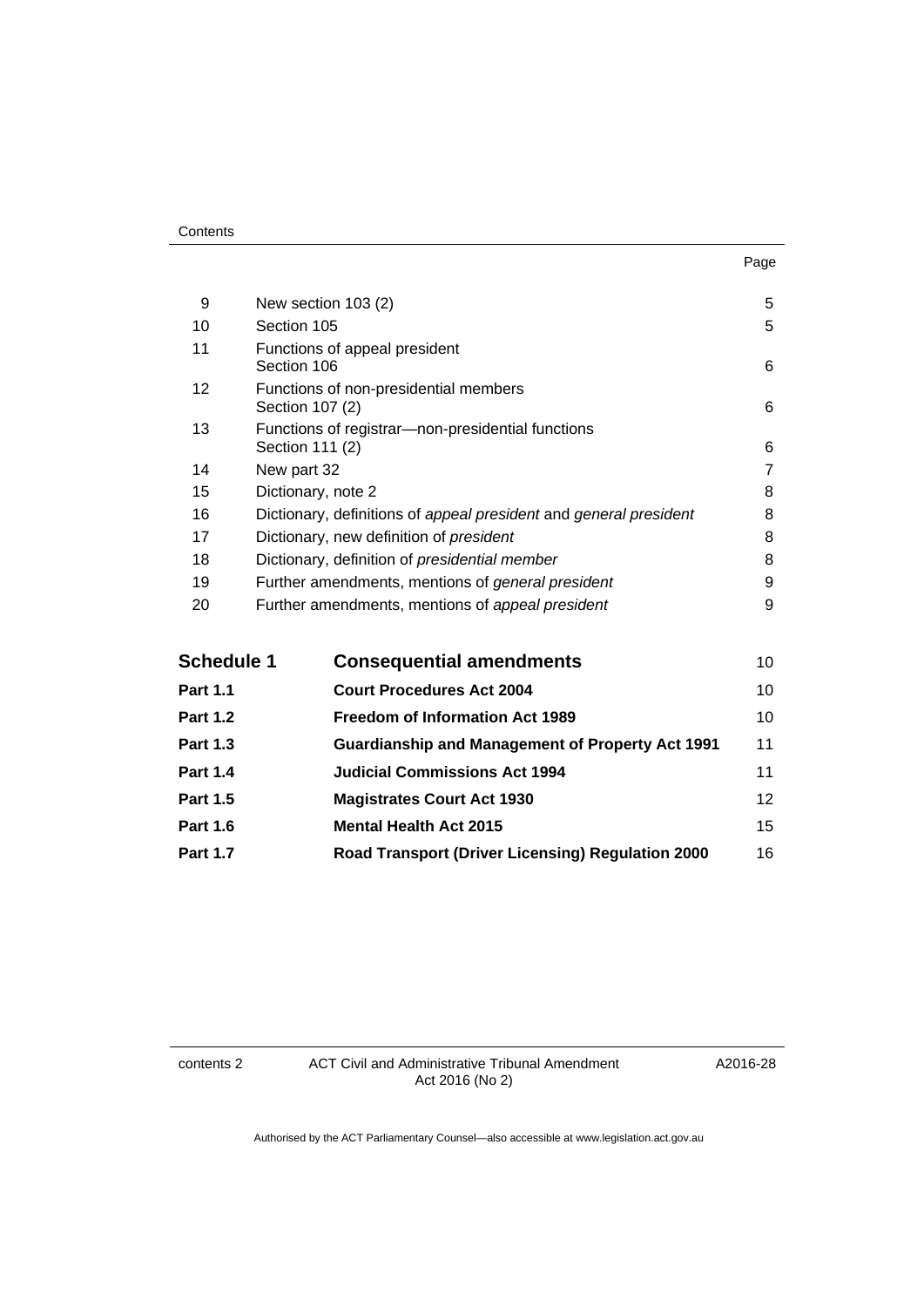

# **ACT Civil and Administrative Tribunal Amendment Act 2016 (No 2)**

**A2016-28** 

l

An Act to amend the *[ACT Civil and Administrative Tribunal Act 2008](http://www.legislation.act.gov.au/a/2008-35)*, and for other purposes

The Legislative Assembly for the Australian Capital Territory enacts as follows:

J2016-105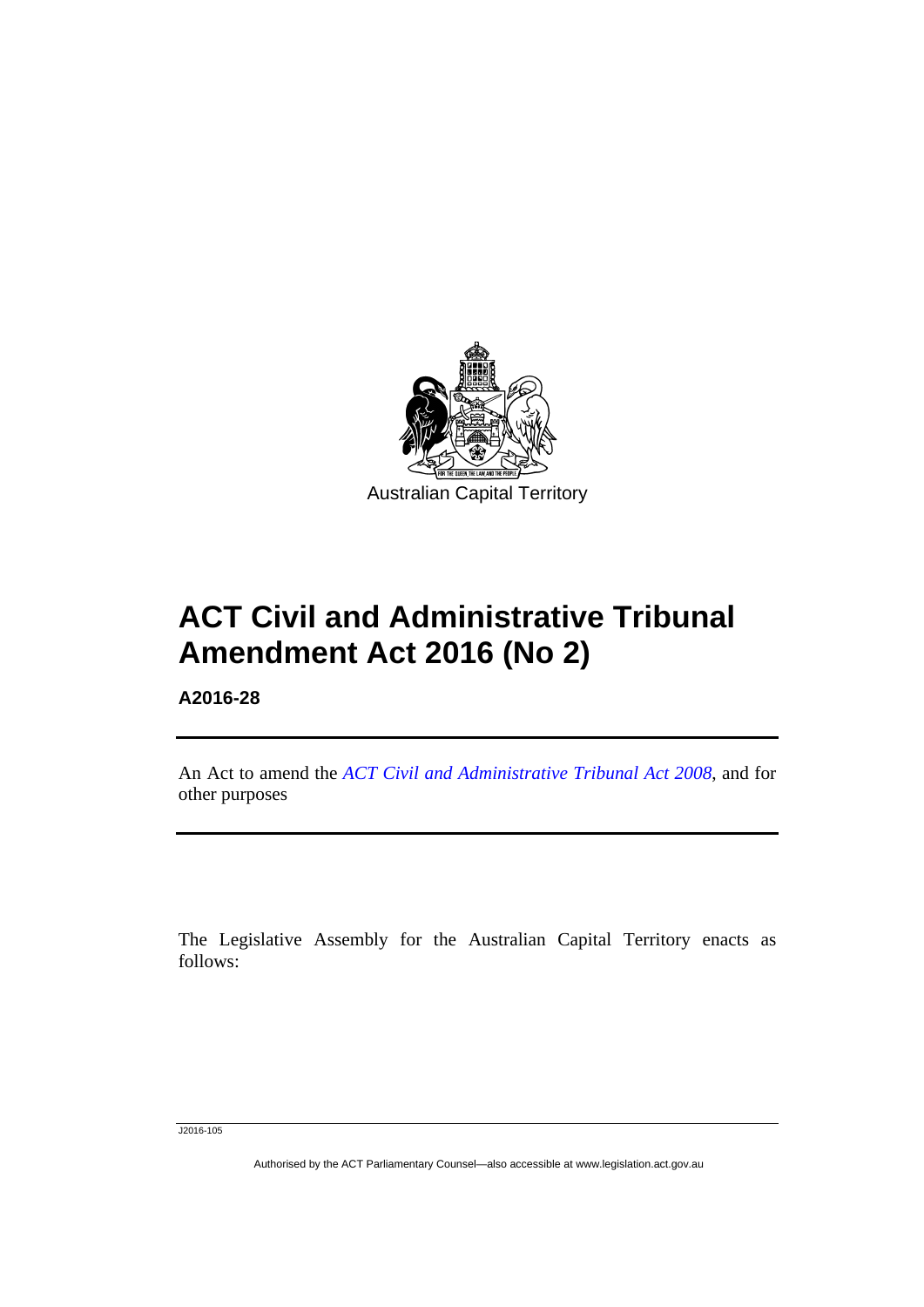<span id="page-3-3"></span><span id="page-3-2"></span><span id="page-3-1"></span><span id="page-3-0"></span>

|                |     | <b>Name of Act</b>                                                                                                                                                                            |
|----------------|-----|-----------------------------------------------------------------------------------------------------------------------------------------------------------------------------------------------|
|                |     | This Act is the ACT Civil and Administrative Tribunal Amendment<br>Act $2016$ (No 2).                                                                                                         |
| $\mathbf{2}$   |     | <b>Commencement</b>                                                                                                                                                                           |
|                | (1) | This Act (other than the following provisions) commences on the<br>day after its notification day:<br>section 4;<br>schedule 1, amendments 1.7 and 1.8;<br>schedule 1, part 1.5.<br>$\bullet$ |
|                |     | <b>Note</b><br>The naming and commencement provisions automatically commence on<br>the notification day (see Legislation Act, $s$ 75 (1)).                                                    |
|                | (2) | Section 4 and schedule 1, part 1.5 (Magistrates Court Act 1930)<br>commence 6 months after this Act's notification day.                                                                       |
|                | (3) | Schedule 1, part 1.4 (Judicial Commissions Act 1994), amendments<br>1.7 and 1.8 commence immediately after the commencement of the<br>Judicial Commissions Amendment Act 2015, section 3.     |
| $\overline{3}$ |     | <b>Legislation amended</b>                                                                                                                                                                    |
|                |     | This Act amends the ACT Civil and Administrative Tribunal<br>Act 2008.                                                                                                                        |
|                |     | <b>Note</b><br>This Act also amends other legislation (see sch 1).                                                                                                                            |
| 4              |     | <b>Sections 18, 20 and 21</b>                                                                                                                                                                 |
|                |     | omit                                                                                                                                                                                          |
|                |     | \$10 000                                                                                                                                                                                      |
|                |     | substitute                                                                                                                                                                                    |
|                |     | \$25 000                                                                                                                                                                                      |
|                |     |                                                                                                                                                                                               |
| page 2         |     | <b>ACT Civil and Administrative Tribunal Amendment</b><br>A2016-28<br>Act 2016 (No 2)                                                                                                         |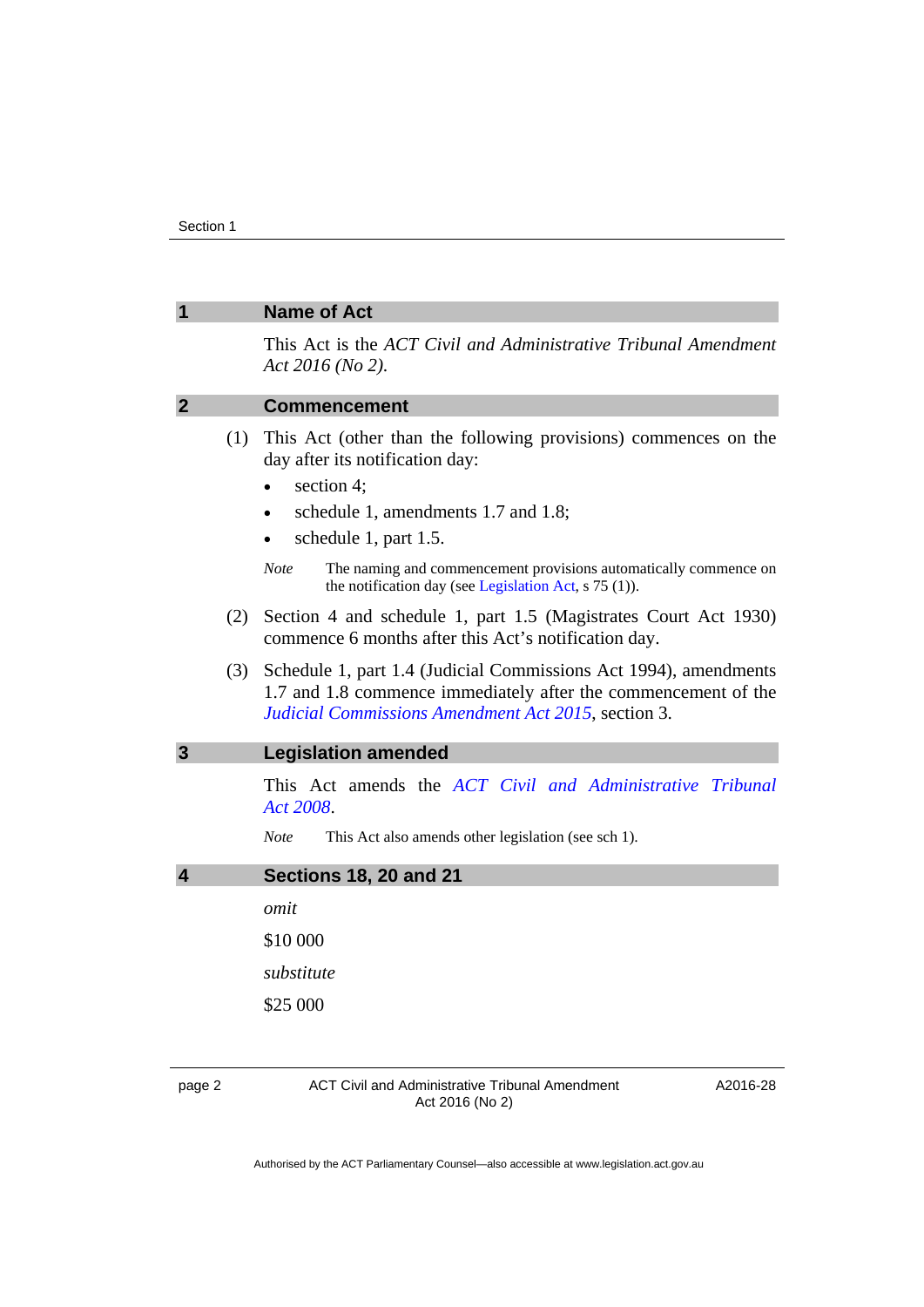<span id="page-4-0"></span>

| 5  |     | <b>Section 94</b>                                                                                                   |
|----|-----|---------------------------------------------------------------------------------------------------------------------|
|    |     | substitute                                                                                                          |
| 94 |     | <b>Appointment of presidential members</b>                                                                          |
|    | (1) | The Executive may appoint—                                                                                          |
|    |     | a president of the tribunal; and<br>(a)                                                                             |
|    |     | other presidential members of the tribunal.<br>(b)                                                                  |
|    |     | For the making of appointments (including acting appointments), see<br><b>Note</b><br>the Legislation Act, pt 19.3. |
|    | (2) | Also, the Executive may appoint a person as—                                                                        |
|    |     | a temporary president of the tribunal; or<br>(a)                                                                    |
|    |     | (b) a temporary other presidential member of the tribunal.                                                          |
|    | (3) | The Executive must not appoint a person under subsection $(1)$ $(a)$<br>or $(2)$ (a) unless—                        |
|    |     | (a) the person is —                                                                                                 |
|    |     | a magistrate; or<br>(i)                                                                                             |
|    |     | eligible to be appointed as a magistrate; and<br>(ii)                                                               |
|    |     | if the person is a magistrate—<br>(b)                                                                               |
|    |     | the person has agreed to the appointment; and<br>(i)                                                                |
|    |     | the Chief Magistrate has been consulted about the<br>(ii)                                                           |

person's appointment. *Note* Magistrates are appointed by the Executive under the *[Magistrates Court](http://www.legislation.act.gov.au/a/1930-21)  [Act 1930](http://www.legislation.act.gov.au/a/1930-21)*, s 7. For eligibility for appointment as a magistrate, see that Act, s 7AA and s 7A.

A2016-28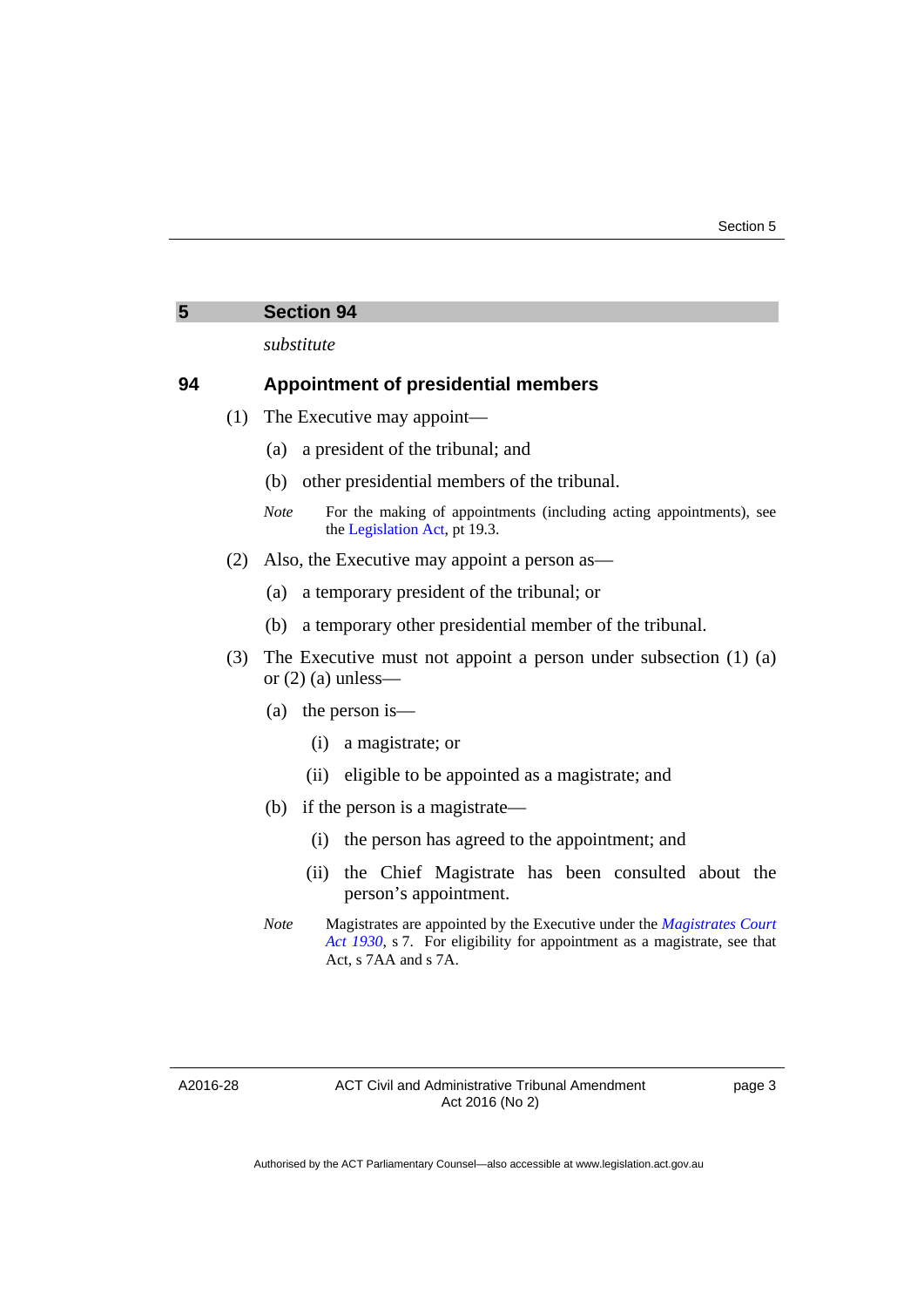- (4) The appointment of a magistrate as president of the tribunal does not—
	- (a) affect the term or conditions of appointment of the magistrate; or
	- (b) prevent the magistrate from exercising the functions given to a magistrate under any territory law.
- (5) The Executive must not appoint a person under subsection (1) (b) or (2) (b) unless the person is a lawyer and has been a lawyer for 5 years or more.
- (6) The appointment of a presidential member is a notifiable instrument.

*Note* A notifiable instrument must be notified under the [Legislation Act](http://www.legislation.act.gov.au/a/2001-14).

## <span id="page-5-0"></span>**6 Term of appointment New section 98 (2A)**

*insert* 

 (2A) However, a person who is a magistrate must not be appointed as president under section 94 (1) (a), or as temporary president under section 94 (2) (a), for a term that extends beyond the date when the person turns 65 years old.

## <span id="page-5-1"></span>**7 Conditions of appointment generally Section 100**

*after* 

this Act

*insert* 

or a determination under the *[Remuneration Tribunal Act 1995](http://www.legislation.act.gov.au/a/1995-55)*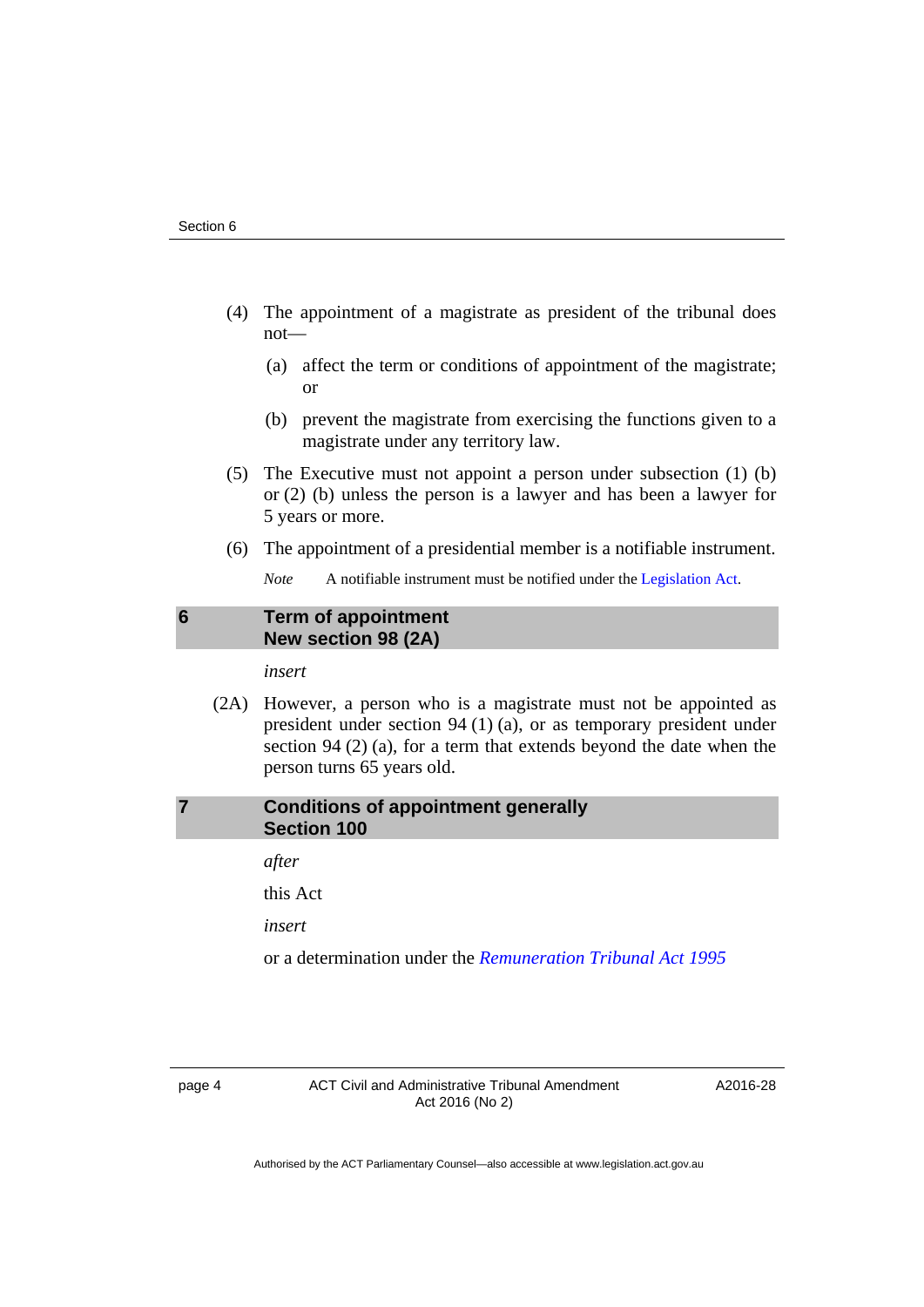## <span id="page-6-0"></span>**8 Presidential members not to do other work Section 103**

## *after*

section 94 (1)

*insert* 

, or a temporary presidential member appointed under section 94 (2),

## <span id="page-6-1"></span>**9 New section 103 (2)**

*insert* 

 (2) This section and the *[Magistrates Court Act 1930](http://www.legislation.act.gov.au/a/1930-21)*, section 7G (Magistrates not to do other work) do not apply to the appointment of a magistrate as president or temporary president of the tribunal.

#### <span id="page-6-2"></span>**10 Section 105**

*substitute* 

## **105 Functions of president**

- (1) The president is responsible for ensuring—
	- (a) that decisions are made according to law; and
	- (b) the orderly and prompt discharge of tribunal business.

#### **Examples—par (a)**

1 ensuring decisions are free from improper interference

2 ensuring the quality and consistency of decision making by tribunal members, including by maintaining skills and resources for that purpose

A2016-28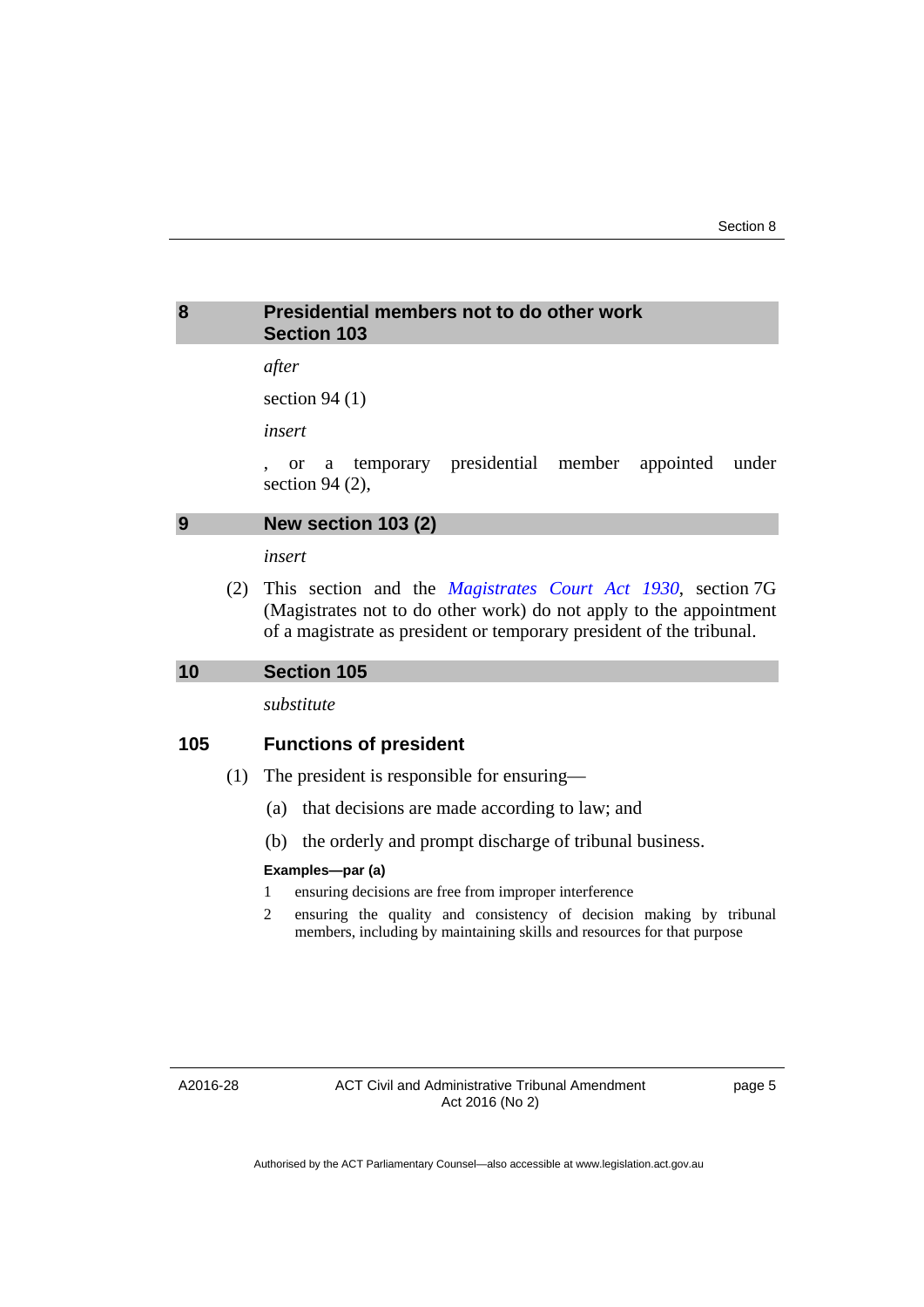#### **Examples—par (b)**

- 1 allocating people to make up a tribunal for a particular application
- 2 allocating people to make up an appeal tribunal
- *Note* An example is part of the Act, is not exhaustive and may extend, but does not limit, the meaning of the provision in which it appears (see [Legislation Act,](http://www.legislation.act.gov.au/a/2001-14) s 126 and s 132).
- (2) The president may delegate the president's functions under this Act to another presidential member.
	- *Note* For the making of delegations and the exercise of delegated functions, see the [Legislation Act,](http://www.legislation.act.gov.au/a/2001-14) pt 19.4.

## <span id="page-7-0"></span>**11 Functions of appeal president Section 106**

*omit* 

## <span id="page-7-1"></span>**12 Functions of non-presidential members Section 107 (2)**

*omit* 

## <span id="page-7-2"></span>**13 Functions of registrar—non-presidential functions Section 111 (2)**

*omit*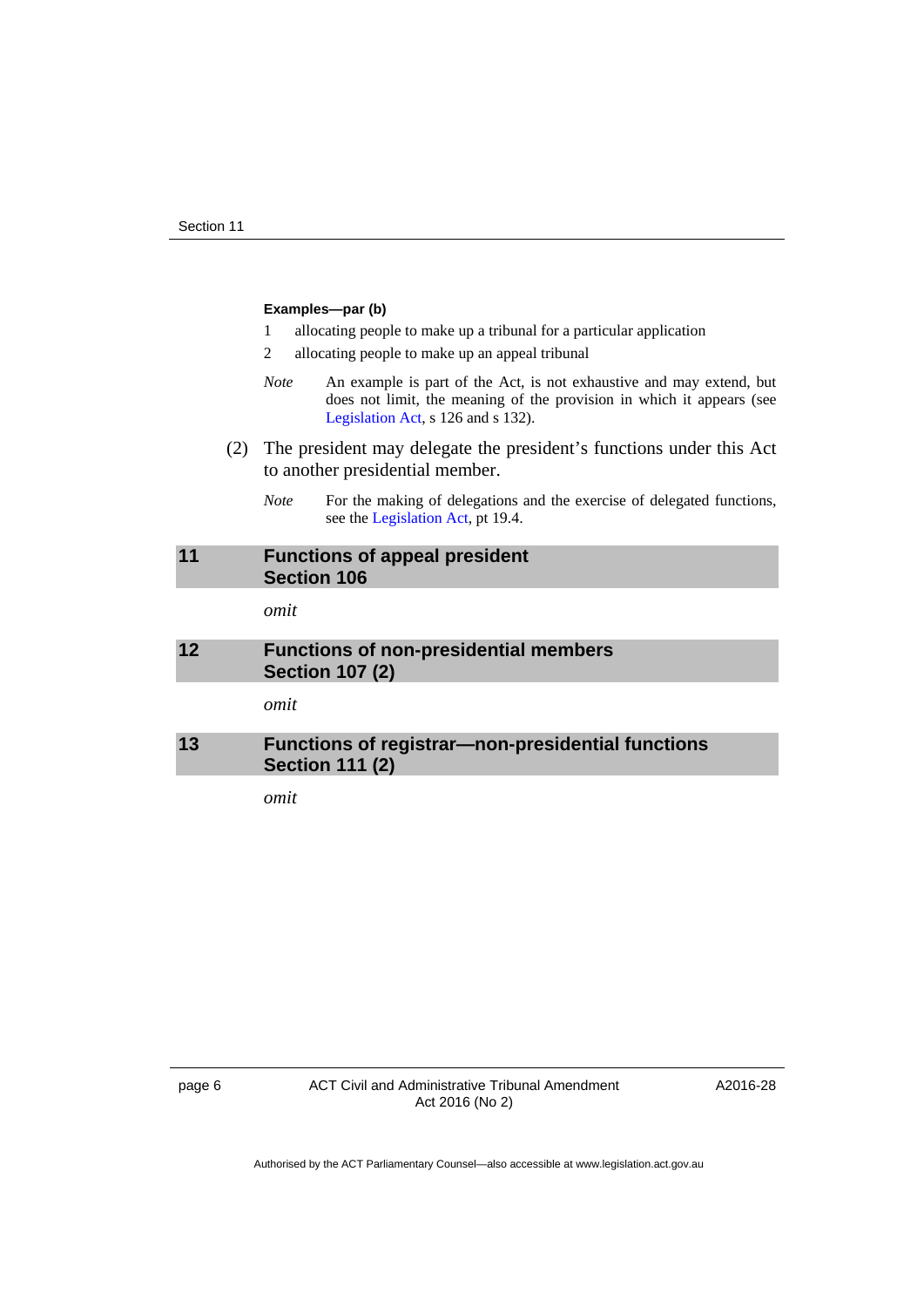#### <span id="page-8-0"></span>**14 New part 32**

*insert* 

## **Part 32 Transitional—ACT Civil and Administrative Tribunal Amendment Act 2016 (No 2)**

## **360 General president taken to be president of tribunal**

- (1) This section applies to the person who, immediately before the day the *ACT Civil and Administrative Tribunal Amendment Act 2016 (No 2)*, section 5 commences, was the general president of the tribunal.
- (2) The person is taken to be appointed as the president of the tribunal on the same conditions that applied to the person's appointment as general president.

#### **361 Transitional regulations**

- (1) A regulation may prescribe transitional matters necessary or convenient to be prescribed because of the enactment of the *ACT Civil and Administrative Tribunal Amendment Act 2016 (No 2)*.
- (2) A regulation may modify this part (including in relation to another territory law) to make provision in relation to anything that, in the Executive's opinion, is not, or is not adequately or appropriately, dealt with in this part.
- (3) A regulation under subsection (2) has effect despite anything elsewhere in this Act or another territory law.

A2016-28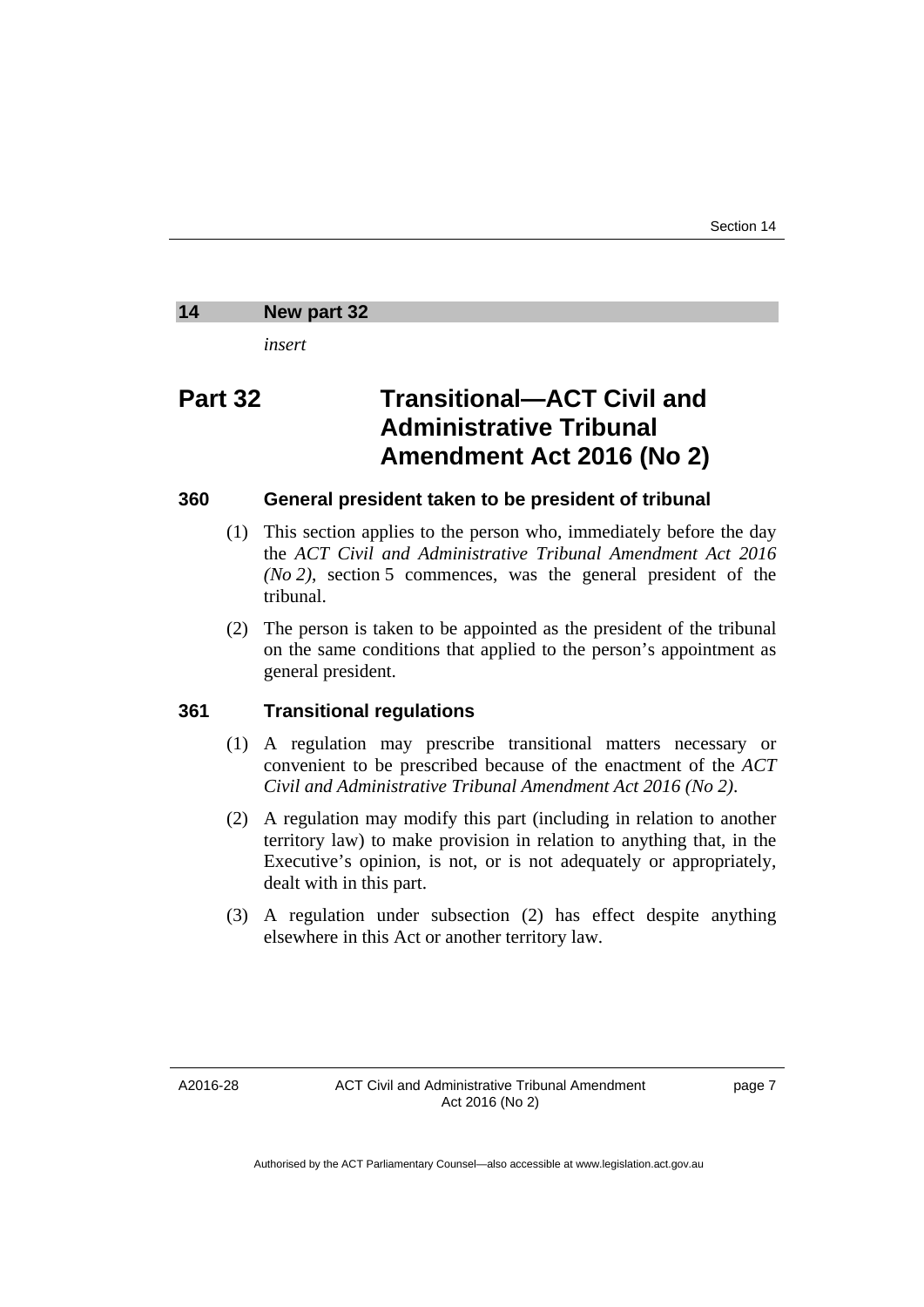#### **362 Expiry—pt 32**

This part expires 2 years after the day it commences.

*Note* Transitional provisions are kept in the Act for a limited time. A transitional provision is repealed on its expiry but continues to have effect after its repeal (see [Legislation Act,](http://www.legislation.act.gov.au/a/2001-14) s 88).

<span id="page-9-0"></span>

*insert* 

- Chief Magistrate
- magistrate

## <span id="page-9-1"></span>**16 Dictionary, definitions of** *appeal president* **and** *general president*

*omit* 

#### <span id="page-9-2"></span>**17 Dictionary, new definition of** *president*

*insert* 

*president* means the president appointed under section 94 (1) (a) or a temporary president appointed under section 94 (2) (a).

#### <span id="page-9-3"></span>**18 Dictionary, definition of** *presidential member*

### *substitute*

*presidential member* means the president or another presidential member appointed under section 94 (1) (b) or a temporary presidential member appointed under section 94 (2) (b).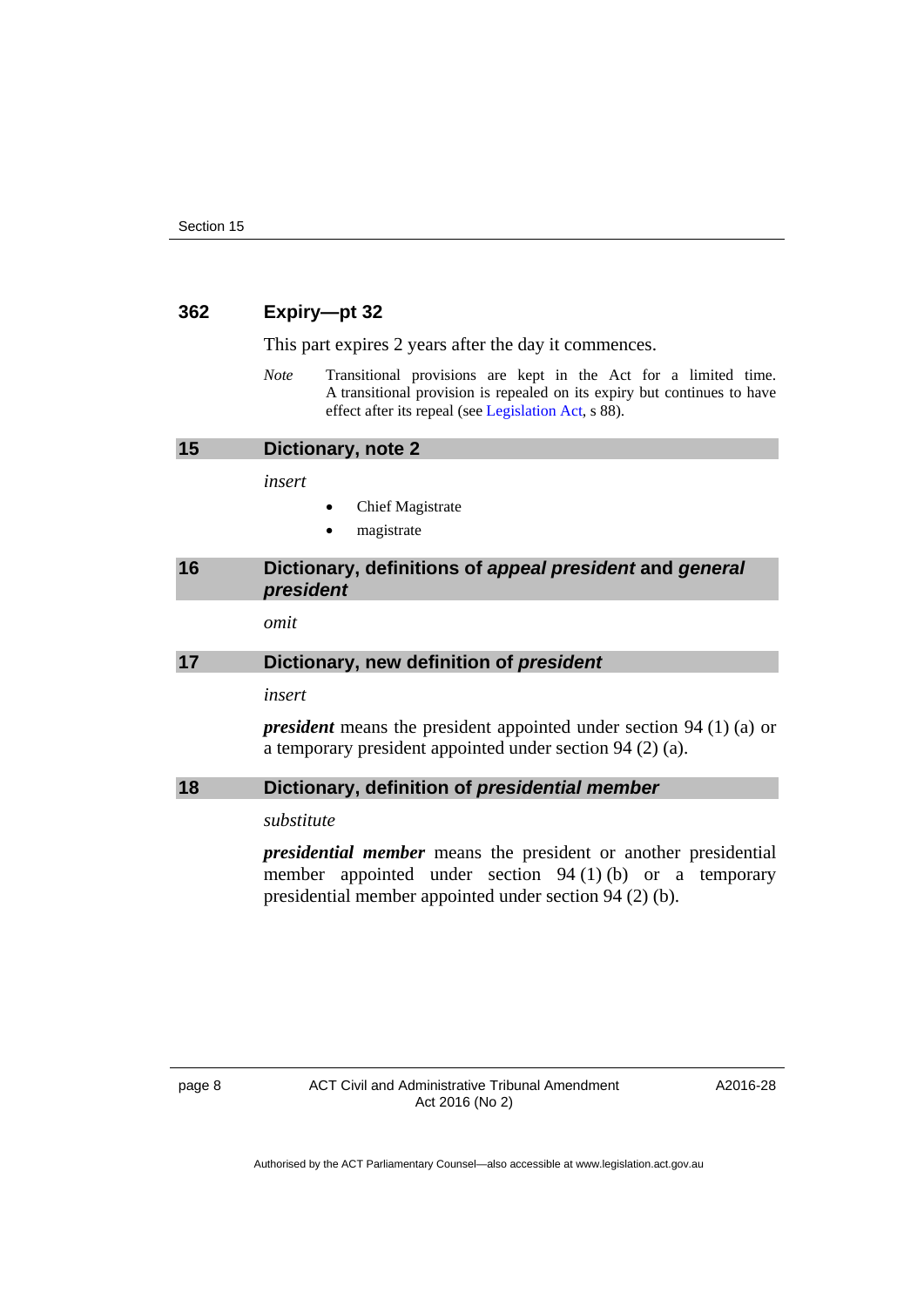<span id="page-10-0"></span>

| 19 | Further amendments, mentions of general president |
|----|---------------------------------------------------|
|    | omit                                              |
|    | general president                                 |
|    | substitute                                        |
|    | president                                         |
|    | in                                                |
|    | section 22P<br>$\bullet$                          |
|    | section 28                                        |
|    | sections 50 and 51                                |
|    | section 72                                        |
|    | section 78                                        |
|    | sections 89 to 92                                 |
|    | section 97                                        |
|    | section 105A                                      |
|    | section 107                                       |
|    | section 111                                       |
|    | section 112                                       |
| 20 | Further amendments, mentions of appeal president  |
|    | omit                                              |
|    | appeal president                                  |
|    | substitute                                        |
|    | president                                         |
|    | in                                                |
|    | sections 77 and 78<br>$\bullet$                   |
|    | sections 80 and 81                                |
|    | sections 85 and 86                                |
|    |                                                   |

<span id="page-10-1"></span>A2016-28

ACT Civil and Administrative Tribunal Amendment Act 2016 (No 2)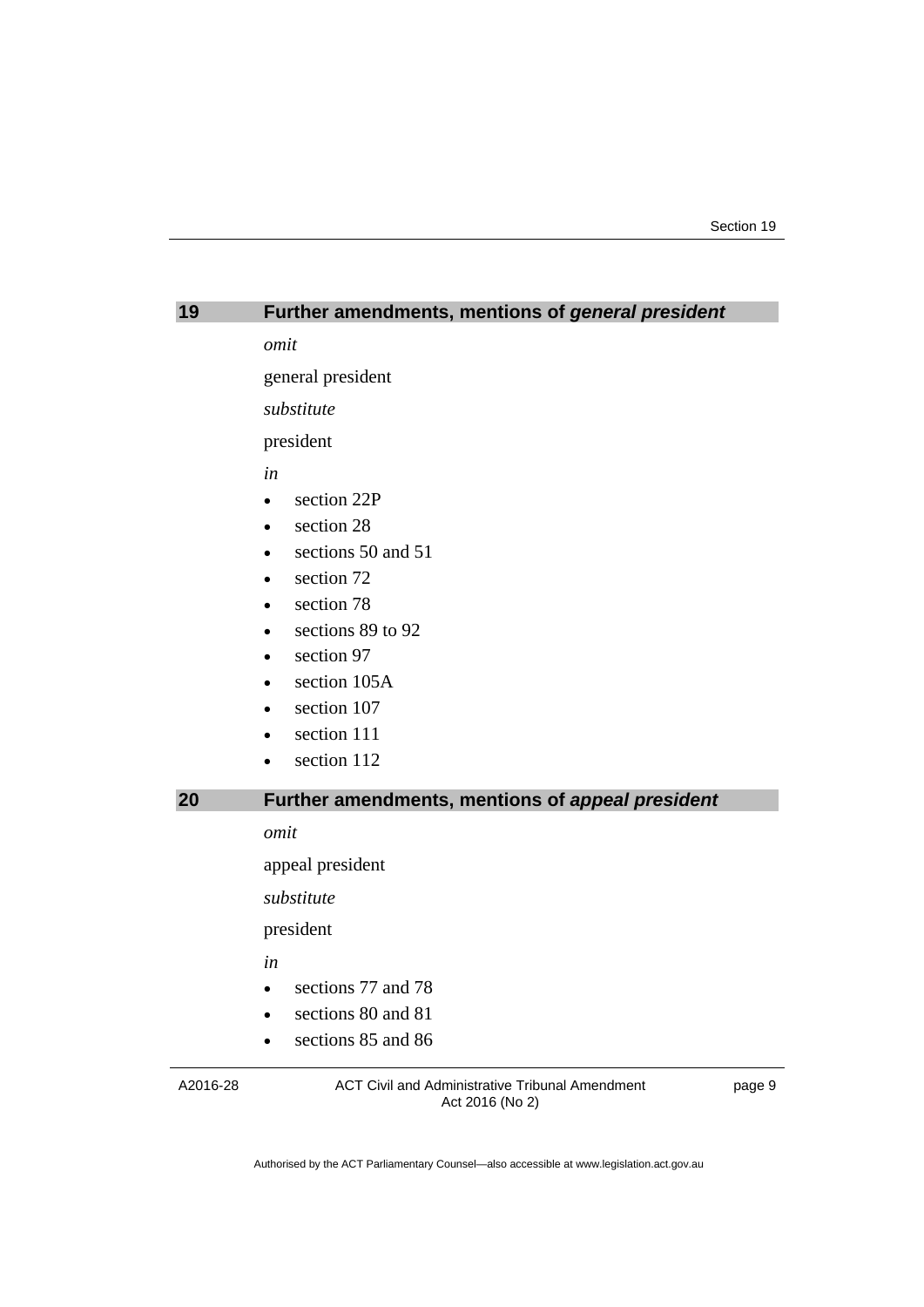# <span id="page-11-0"></span>**Schedule 1 Consequential amendments**

(see s 3)

## <span id="page-11-1"></span>**Part 1.1 Court Procedures Act 2004**

## **[1.1] Sections 11, 11A, 11B and 45**

*omit* 

general president

*substitute* 

president

## **Part 1.2 Freedom of Information Act 1989**

## <span id="page-11-2"></span>**[1.2] Section 64 (1)**

*omit* 

general president

*substitute* 

president

## **[1.3] Section 64 (2), definition of** *general president*

*substitute* 

*president*—see the *[ACT Civil and Administrative Tribunal](http://www.legislation.act.gov.au/a/2008-35)  [Act 2008](http://www.legislation.act.gov.au/a/2008-35)*, dictionary.

page 10 **ACT Civil and Administrative Tribunal Amendment** Act 2016 (No 2)

A2016-28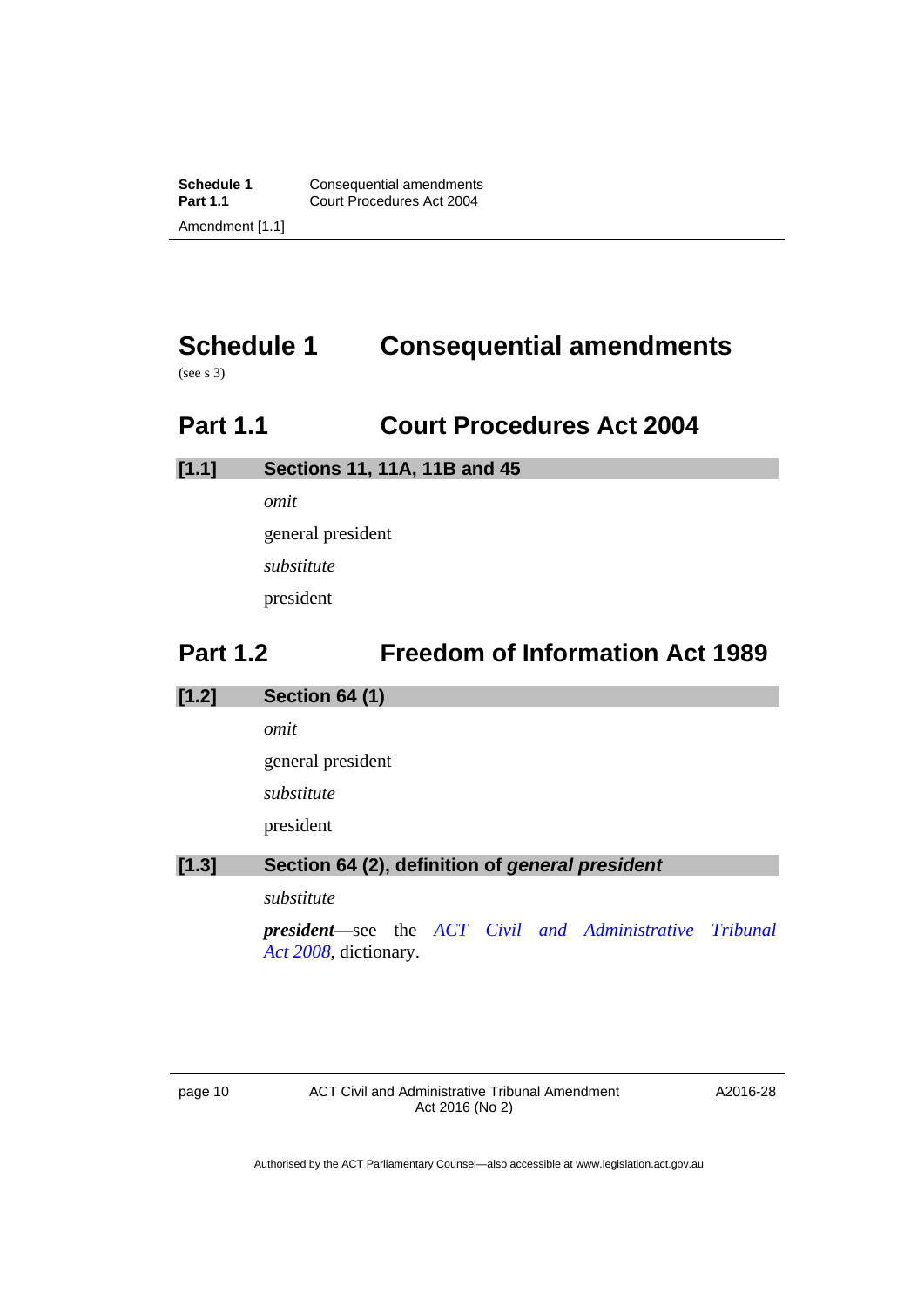## <span id="page-12-0"></span>**Part 1.3 Guardianship and Management of Property Act 1991**

| [1.4] | <b>Section 68</b>                                                                                            |
|-------|--------------------------------------------------------------------------------------------------------------|
|       | omit                                                                                                         |
|       | general president                                                                                            |
|       | substitute                                                                                                   |
|       | president                                                                                                    |
| [1.5] | Dictionary, definition of general president                                                                  |
|       | omit                                                                                                         |
| [1.6] | Dictionary, new definition of president                                                                      |
|       | insert                                                                                                       |
|       | <b>president</b> , of the ACAT—see the <i>ACT Civil and Administrative</i><br>Tribunal Act 2008, dictionary. |

# <span id="page-12-1"></span>**Part 1.4 Judicial Commissions Act 1994**

## **[1.7] Section 16A (3) (a) (ii)**

*omit*  general president *substitute*  president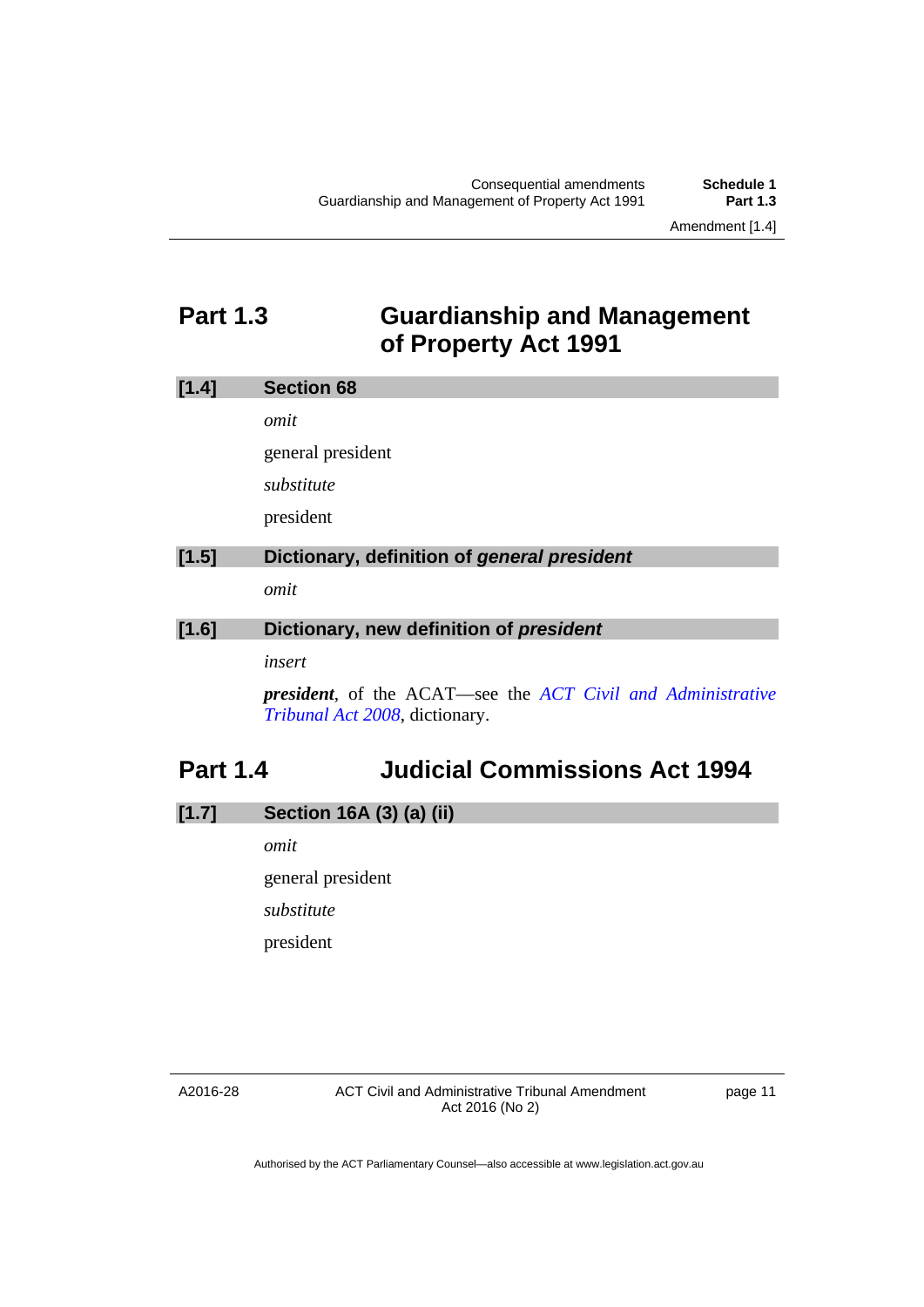**Schedule 1 Consequential amendments**<br>**Part 1.5 Magistrates Court Act 1930 Magistrates Court Act 1930** Amendment [1.8]

## **[1.8] Section 16A (5)**

*omit* 

## **[1.9] Dictionary, definition of** *general president*

*omit* 

## **[1.10] Dictionary, definition of** *head of jurisdiction***, paragraph (c)**

*omit* 

general president

*substitute* 

president

## **[1.11] Dictionary, new definition of** *president*

*insert* 

*president*, of the ACAT—see the *[ACT Civil and Administrative](http://www.legislation.act.gov.au/a/2008-35)  [Tribunal Act 2008](http://www.legislation.act.gov.au/a/2008-35)*, dictionary.

## <span id="page-13-0"></span>**Part 1.5 Magistrates Court Act 1930**

## **[1.12] Section 266A (1) (b)**

*omit* 

\$10 000 *substitute* 

\$25 000

page 12 **ACT Civil and Administrative Tribunal Amendment** Act 2016 (No 2)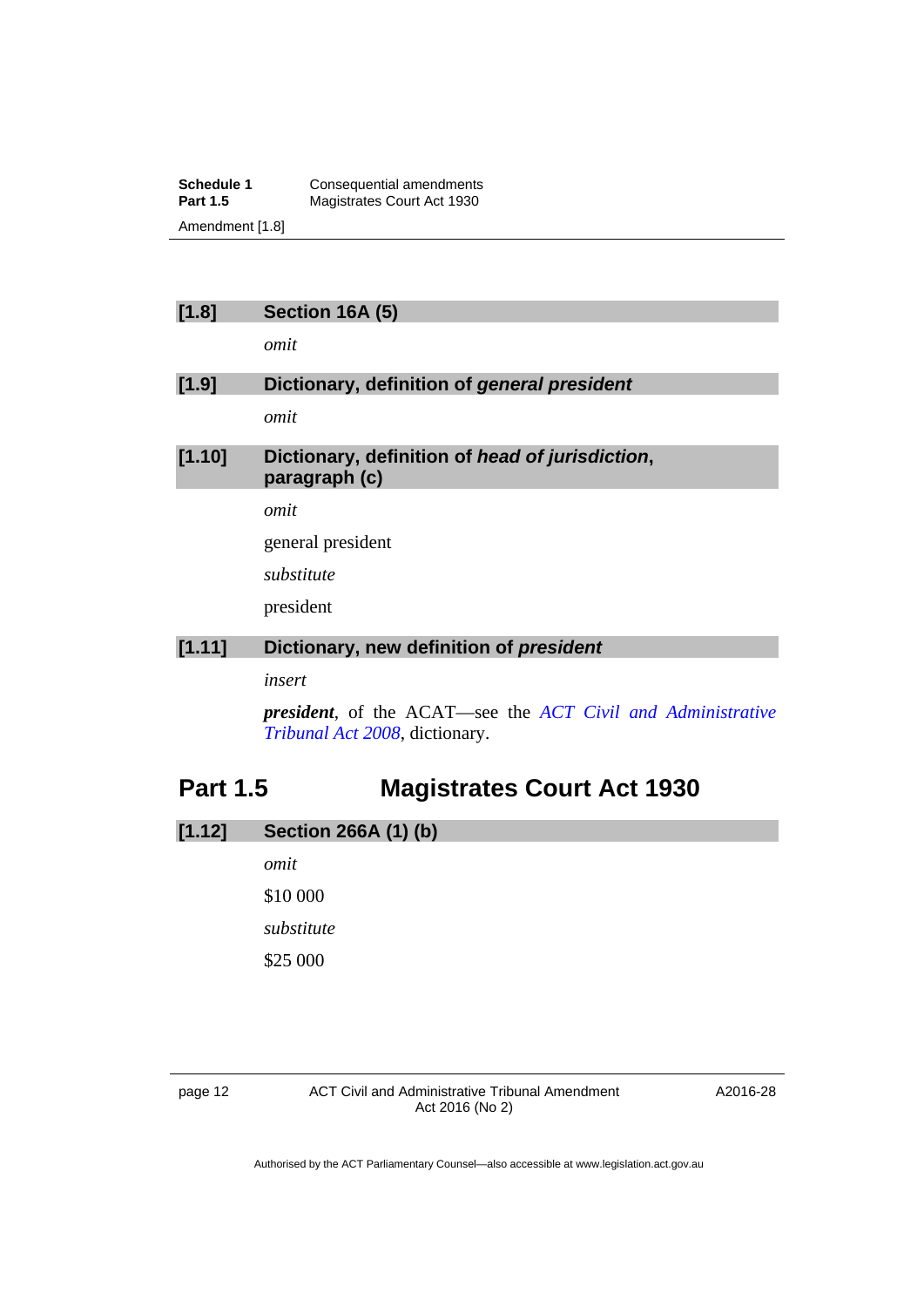Consequential amendments **Schedule 1 Magistrates Court Act 1930** 

#### **[1.13] New chapter 13**

*insert* 

## **Chapter 13 Transitional—ACT Civil and Administrative Tribunal Amendment Act 2016 (No 2)**

## **470 Existing proceedings in Magistrates Court**

- (1) This section applies to a proceeding in relation to a civil dispute if—
	- (a) the amount claimed, or the amount sought to be declared as a debt, is at least \$10 000 but not more than \$25 000; and
	- (b) the proceeding started in the Magistrates Court before the commencement day; but
	- (c) immediately before the commencement day, the hearing in the proceeding had not started.
- (2) The proceeding may—
	- (a) continue in the Magistrates Court; or
	- (b) on application by a party to the proceeding—be transferred to the ACAT if the Magistrates Court—
		- (i) considers it just to do so; and
		- (ii) makes an order to transfer the proceeding.
- (3) In deciding whether to transfer a proceeding (the *existing proceeding*), the Magistrates Court must consider whether there is another proceeding about a matter associated with the existing proceeding before the Magistrates Court.

A2016-28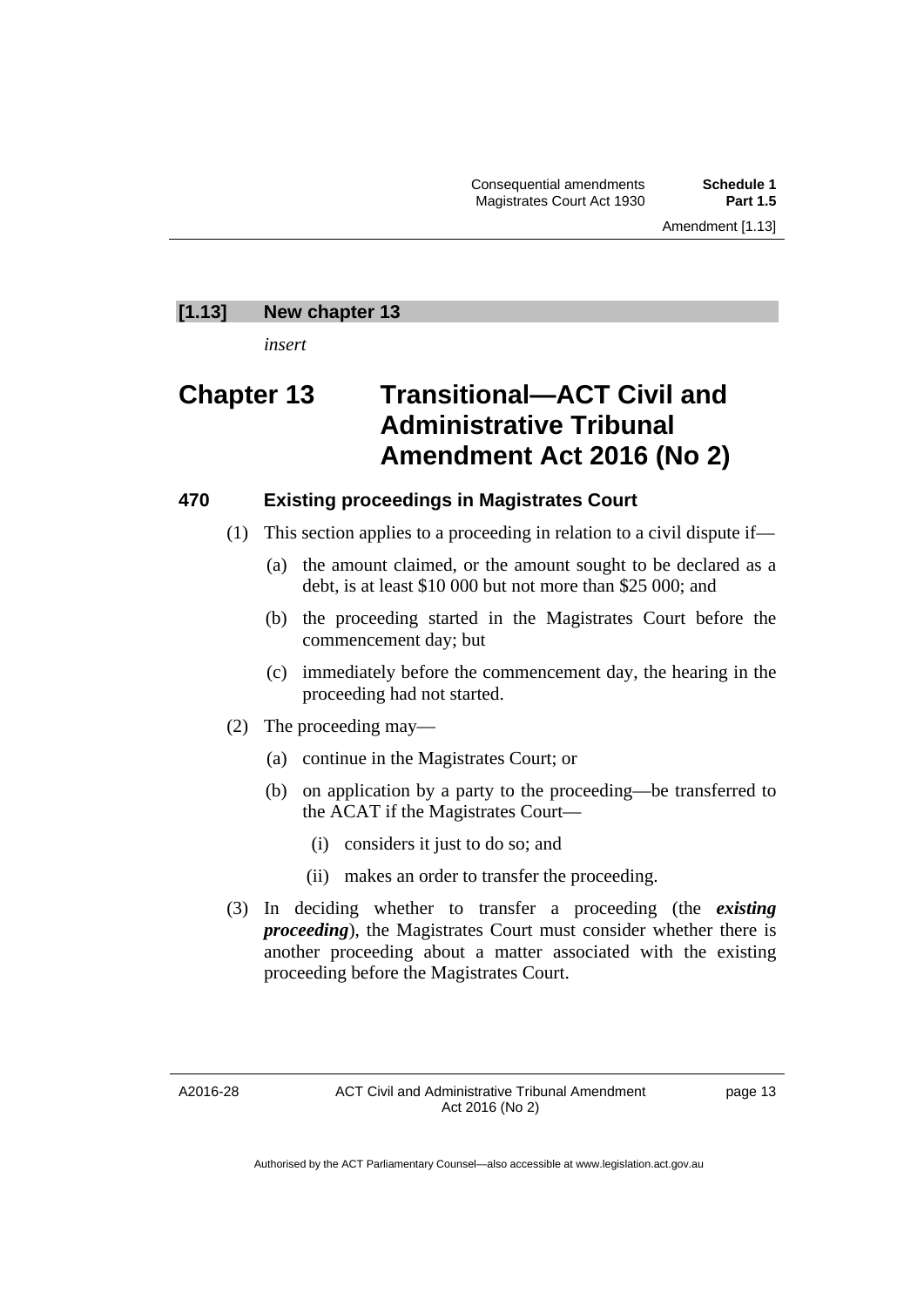(4) In this section:

*civil dispute*—see the *[ACT Civil and Administrative Tribunal](http://www.legislation.act.gov.au/a/2008-35)  [Act 2008](http://www.legislation.act.gov.au/a/2008-35)*, section 16.

*commencement day* means the day the *ACT Civil and Administrative Tribunal Amendment Act 2016 (No 2)*, section 4 commences.

## **471 Transitional regulations**

- (1) A regulation may prescribe transitional matters necessary or convenient to be prescribed because of the enactment of the *ACT Civil and Administrative Tribunal Amendment Act 2016 (No 2)*.
- (2) A regulation may modify this chapter (including in relation to another territory law) to make provision in relation to anything that, in the Executive's opinion, is not, or is not adequately or appropriately, dealt with in this chapter.
- (3) A regulation under subsection (2) has effect despite anything elsewhere in this Act or another territory law.

## **472 Expiry—ch 13**

This chapter expires 2 years after the day it commences.

*Note* Transitional provisions are kept in the Act for a limited time. A transitional provision is repealed on its expiry but continues to have effect after its repeal (see [Legislation Act,](http://www.legislation.act.gov.au/a/2001-14) s 88).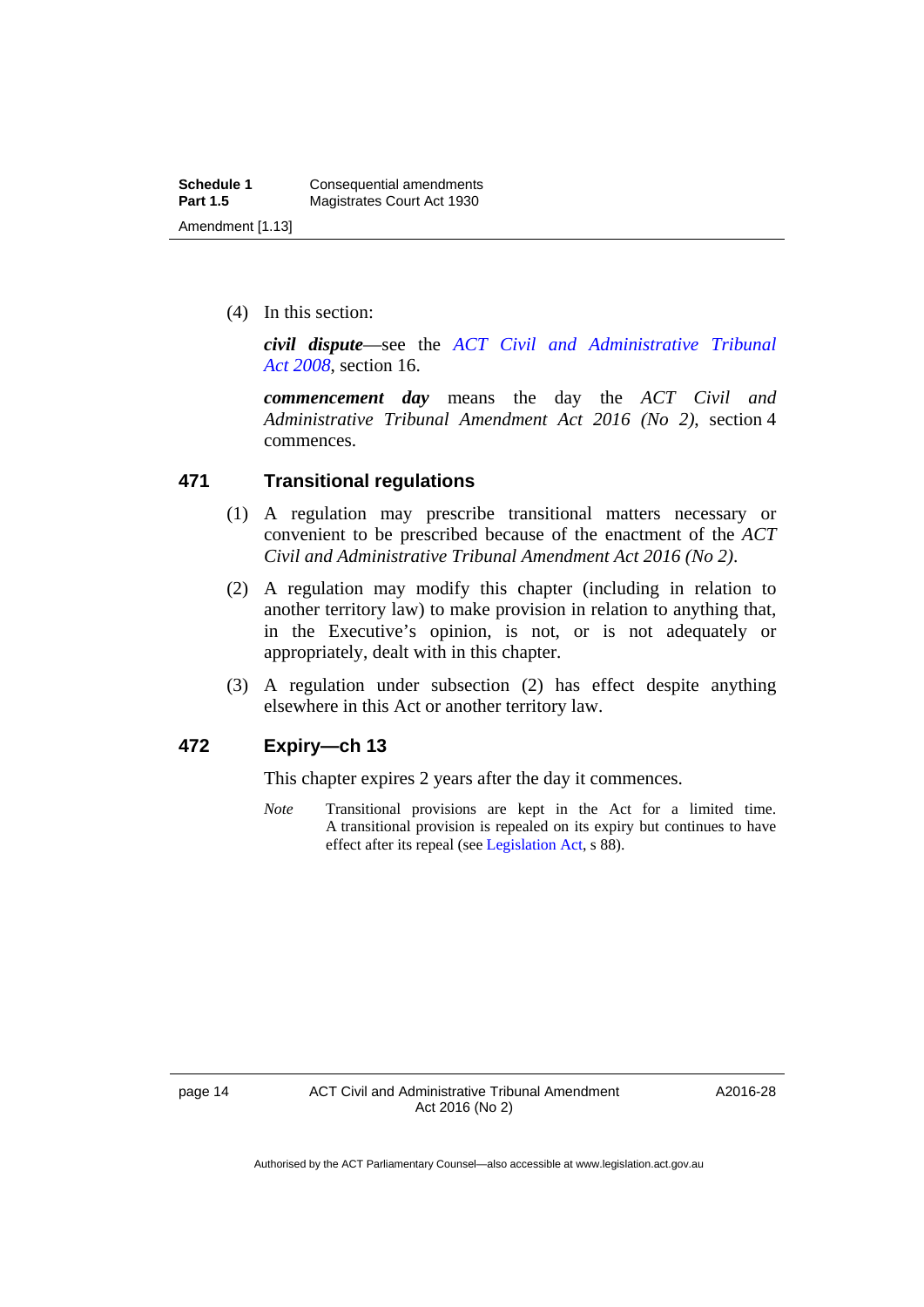## **Part 1.6 Mental Health Act 2015**

<span id="page-16-0"></span>

| [1.14] | Section 185 (2), note                                                                                        |
|--------|--------------------------------------------------------------------------------------------------------------|
|        | omit                                                                                                         |
|        | general president                                                                                            |
|        | substitute                                                                                                   |
|        | president                                                                                                    |
| [1.15] | Section 186 (2), note                                                                                        |
|        | omit                                                                                                         |
|        | general president                                                                                            |
|        | substitute                                                                                                   |
|        | president                                                                                                    |
| [1.16] | <b>Section 189</b>                                                                                           |
|        | omit                                                                                                         |
|        | general president                                                                                            |
|        | substitute                                                                                                   |
|        | president                                                                                                    |
| [1.17] | Dictionary, definition of general president                                                                  |
|        | omit                                                                                                         |
| [1.18] | Dictionary, new definition of president                                                                      |
|        |                                                                                                              |
|        | insert                                                                                                       |
|        | <b>president</b> , of the ACAT—see the <i>ACT Civil and Administrative</i><br>Tribunal Act 2008, dictionary. |

A2016-28

ACT Civil and Administrative Tribunal Amendment Act 2016 (No 2)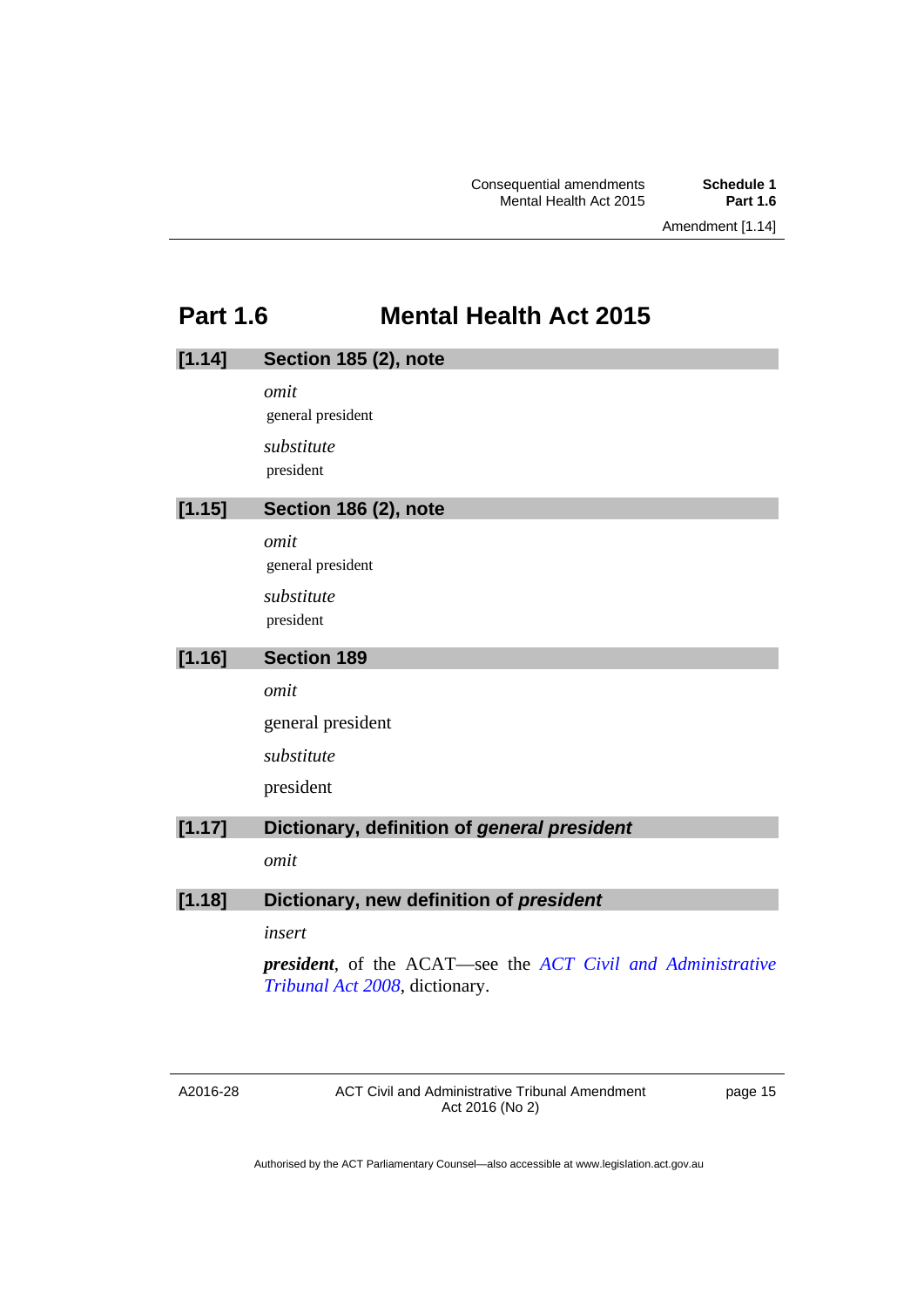## <span id="page-17-0"></span>**Part 1.7 Road Transport (Driver Licensing) Regulation 2000**

## **[1.19] Section 12 (9)**

*substitute* 

(9) In this section:

*judicial officer* means a judge, the associate judge, a magistrate, a registrar of the Supreme Court or Magistrates Court, the principal registrar of the ACT Law Courts and Tribunal or the president of the ACAT.

*president*, of the ACAT—see the *[ACT Civil and Administrative](http://www.legislation.act.gov.au/a/2008-35)  [Tribunal Act 2008](http://www.legislation.act.gov.au/a/2008-35)*, dictionary.

page 16 **ACT Civil and Administrative Tribunal Amendment** Act 2016 (No 2)

A2016-28